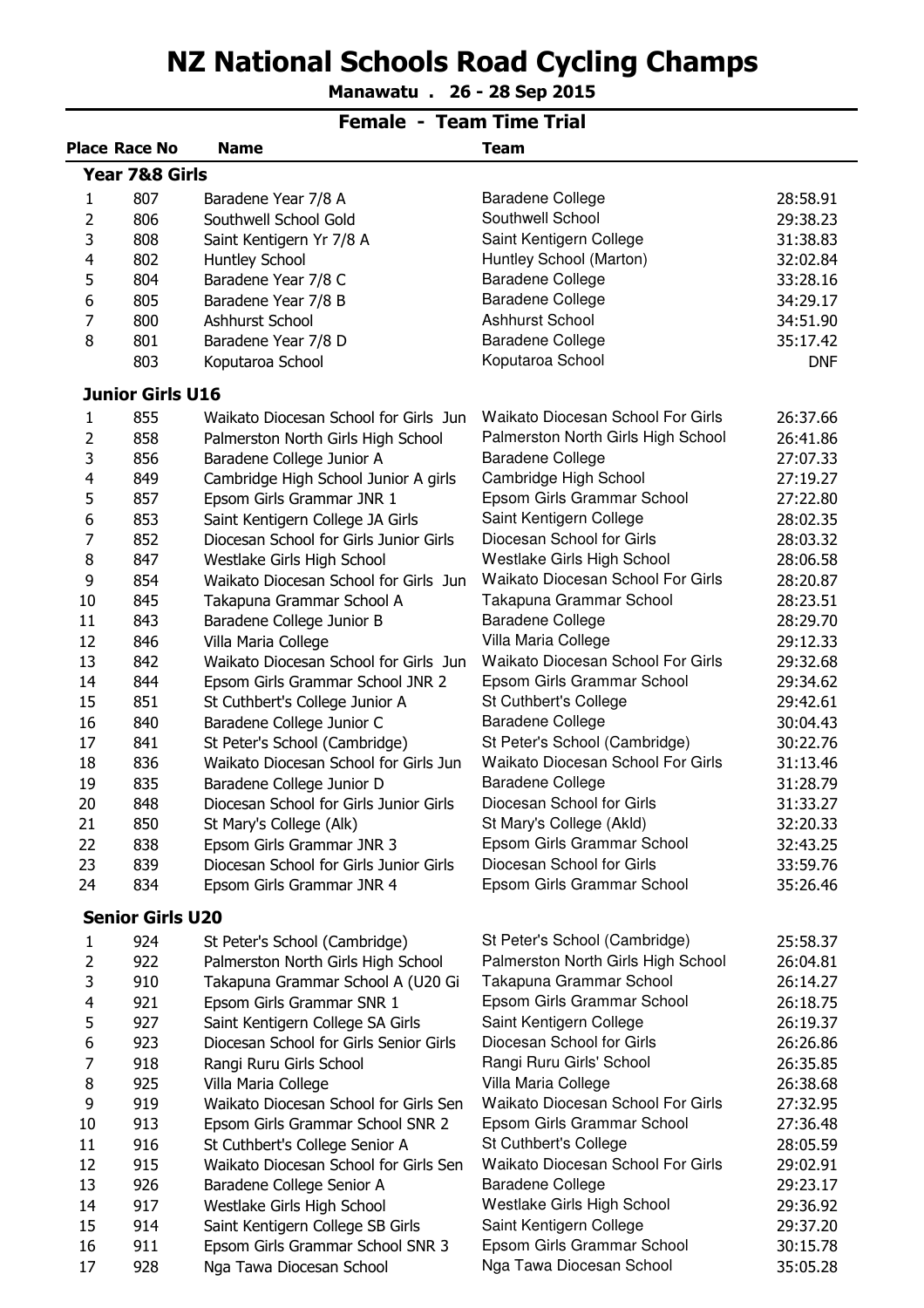| <b>Male - Team Time Trial</b> |             |                                     |                                        |          |  |
|-------------------------------|-------------|-------------------------------------|----------------------------------------|----------|--|
|                               | Pla Race No | <b>Name</b>                         | Team                                   |          |  |
| Year 7&8 Boys                 |             |                                     |                                        |          |  |
| 1                             | 829         | Palmerston North Intermediate Norm  | Palmerston North Intermediate Normal S | 28:42.34 |  |
| 2                             | 825         | St Peter's Auckland Gold            | St Peter's College (Akld)              | 29:48.28 |  |
| 3                             | 824         | Palmerston North Intermediate Norm  | Palmerston North Intermediate Normal S | 30:27.14 |  |
| 4                             | 814         | Scots College B                     | Scots College                          | 30:27.16 |  |
| 5                             | 827         | Huntley School Marton A             | Huntley School (Marton)                | 30:42.92 |  |
| 6                             | 823         | Southwell School Blue               | Southwell School                       | 31:20.12 |  |
|                               | 813         | St Peter's School (Cambridge)       | St Peter's School (Cambridge)          | 31:30.67 |  |
| 8                             | 822         | Huntley School Marton B             | Huntley School (Marton)                | 32:21.49 |  |
| 9                             | 816         | Ashhurst School                     | <b>Ashhurst School</b>                 | 32:25.96 |  |
| 10                            | 818         | Palmerston North Intermediate Norm  | Palmerston North Intermediate Normal S | 32:31.20 |  |
| 11                            | 821         | Remuera Intermediate                | Remuera Intermediate                   | 32:58.71 |  |
| 12                            | 828         | Koputaroa School                    | Koputaroa School                       | 35:04.43 |  |
| 13                            | 815         | <b>Belmont Intermediate</b>         | Belmont Intermediate                   | 35:07.67 |  |
| 14                            | 819         | St Peter's College Auckland Blue    | St Peter's College (Akld)              | 35:09.12 |  |
| 15                            | 826         | Sacred Heart College Auckland 7 & 8 | Sacred Heart College (Akld)            | 35:18.16 |  |
| 16                            | 817         | Scots College A                     | <b>Scots College</b>                   | 35:30.65 |  |
| 17                            | 820         | Ohau School                         | Ohau School                            | 37:36.49 |  |

NOTE: Team 824 Palmerston North Intermdiate Normal School given 10 second penalty for breaking early.

## Junior Boys U16

| 1              | 898 | Hamilton Boys High School Junior A   | Hamilton Boys High School         | 23:19.46   |
|----------------|-----|--------------------------------------|-----------------------------------|------------|
| $\overline{2}$ | 896 | Palmerston North Boys High School Ju | Palmerston North Boys High School | 23:38.76   |
| 3              | 903 | Saint Kentigern College A            | Saint Kentigern College           | 24:10.79   |
| $\overline{4}$ | 905 | Takapuna Grammar School A            | Takapuna Grammar School           | 24:29.92   |
| 5              | 890 | Cambridge High School Junior A boys  | Cambridge High School             | 24:35.74   |
| 6              | 901 | King's College Junior Boys A         | Kings College                     | 24:35.89   |
| 7              | 904 | Auckland Grammar School A            | <b>Auckland Grammar School</b>    | 24:46.47   |
| 8              | 899 | Christchurch Boys High School A      | Christchurch Boys High School     | 24:50.99   |
| 9              | 897 | Takapuna Grammar School B            | Takapuna Grammar School           | 24:53.11   |
| 10             | 893 | Scots College C                      | <b>Scots College</b>              | 25:05.91   |
| 11             | 902 | <b>Auckland Grammar School B</b>     | <b>Auckland Grammar School</b>    | 25:23.30   |
| 12             | 895 | Westlake Boys High School Junior A   | Westlake Boys High School         | 25:24.91   |
| 13             | 885 | Palmerston North Boys High School Ju | Palmerston North Boys High School | 25:26.97   |
| 14             | 874 | Hamilton Boys High Junior B          | Hamilton Boys High School         | 25:33.89   |
| 15             | 888 | Takapuna Grammar School C            | Takapuna Grammar School           | 26:08.66   |
| 16             | 900 | Saint Kentigern College B            | Saint Kentigern College           | 26:24.28   |
| 17             | 880 | Takapuna Grammar School D            | Takapuna Grammar School           | 26:34.38   |
| 18             | 889 | Auckland Grammar School C            | <b>Auckland Grammar School</b>    | 26:59.24   |
| 19             | 882 | Auckland Grammar School D            | <b>Auckland Grammar School</b>    | 27:07.71   |
| 20             | 894 | St Peter's College Alk Blue          | St Peter's College (Akld)         | 27:22.90   |
| 21             | 877 | Palmerston North Boys High School Ju | Palmerston North Boys High School | 27:42.84   |
| 22             | 884 | King's College Junior Boys B         | Kings College                     | 27:50.22   |
| 23             | 892 | Sacred Heart College Alk Junior A    | Sacred Heart College (Akld)       | 27:54.72   |
| 24             | 878 | Saint Kentigern College C            | Saint Kentigern College           | 27:54.88   |
| 25             | 870 | Scots College D                      | <b>Scots College</b>              | 28:03.35   |
| 26             | 887 | Westlake Boys High School Junior B   | Westlake Boys High School         | 28:36.13   |
| 27             | 867 | Christchurch Boys High School C      | Christchurch Boys High School     | 28:41.40   |
| 28             | 881 | St Peter's College Alk Gold          | St Peter's College (Akld)         | 29:12.96   |
| 29             | 876 | <b>Auckland Grammar School E</b>     | <b>Auckland Grammar School</b>    | 29:22.94   |
| 30             | 868 | Palmerston North Boys High School Ju | Palmerston North Boys High School | 29:39.93   |
| 31             | 886 | Sacred Heart College Junior B        | Sacred Heart College (Akld)       | 29:57.22   |
| 32             | 875 | Takapuna Grammar School E            | Takapuna Grammar School           | 29:59.69   |
| 33             | 883 | Christchurch Boys High School B      | Christchurch Boys High School     | 30:11.74   |
| 34             | 879 | Westlake Boys High School Junior C   | Westlake Boys High School         | 30:22.95   |
| 35             | 891 | Massey High School Junior            | Massey High School                | 32:15.75   |
|                | 869 | Saint Kentigern College D            | Saint Kentigern College           | <b>SCR</b> |